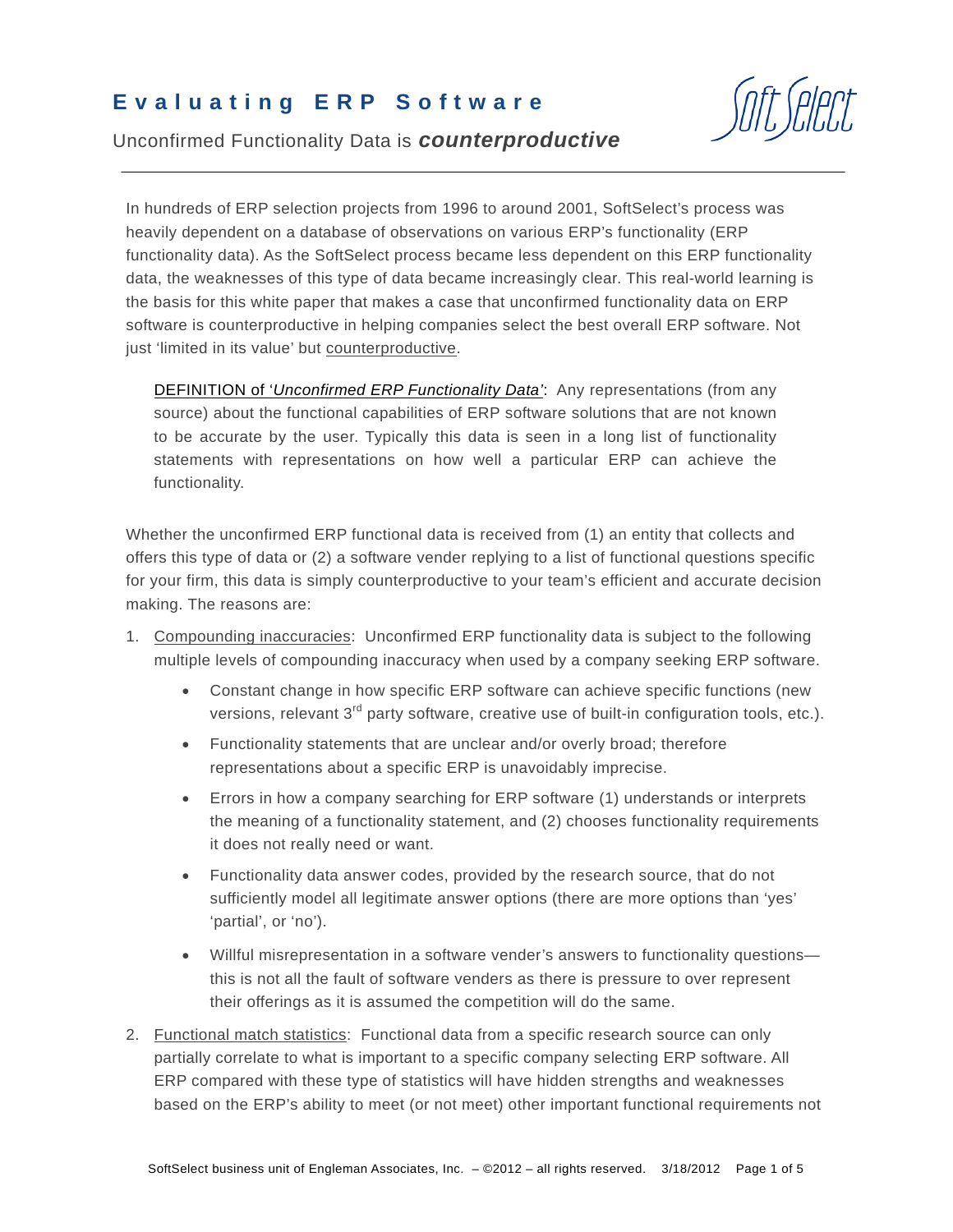included in the functionality questions that developed the statistics. Therefore, functionality statistics will be off, to some degree, based on this factor. However this error factor is smaller than the error introduced in item #1.

- 3. Functionality parity: Parity has significantly been reached for typical functionality offered by viable ERP in a similar class (e.g. mid market). There are fewer functional differences, which become major influencers, if the selection team reviews candidate solutions properly. Contributing to this *functional parity* for solutions from viable software venders are:
	- Reasonably integrated 3<sup>rd</sup> party point solutions meeting specific functions not directly met by the ERP
	- The presence of modernized configuration, workflow, and BI tools (see detailed definition in addendum A.)
	- The selecting company's awareness that many of their apparent needs (what they do today) may change when (1) well designed future-state processes are determined and (2) the company is willing to be adaptive to the native structure of the properly selected ERP. This typically removes some of the apparent functionality deficiencies with candidate ERP
- 4. Non-functional factors: These factors, such as total cost of ownership, software architecture, implementation options, vender viability, to mention a few, should be very influential and are not reflected in functionality data.
- 5. Encourages shortcuts and provides false comfort: Selection teams accessing unconfirmed ERP functionality data have a tendency to depend on it, largely based on (1) a belief that it is useful, (2) it appears to lower the time needed (by the team members and calendar time) as compared to the selection team having to develop this type of detailed information.

**Important note**: These comments on the limited or even counterproductive nature of unconfirmed functionality data do not mean the business process requirements plan is not valuable and necessary. Detailed requirement/issues development is very important for:

- Helping identify and define functional priorities and unusual workflow objectives that should be directly tested with candidate solutions during the selection process
- Facilitating pre-implementation planning/readiness work, during the implementation, and over time as the ERP is improved further.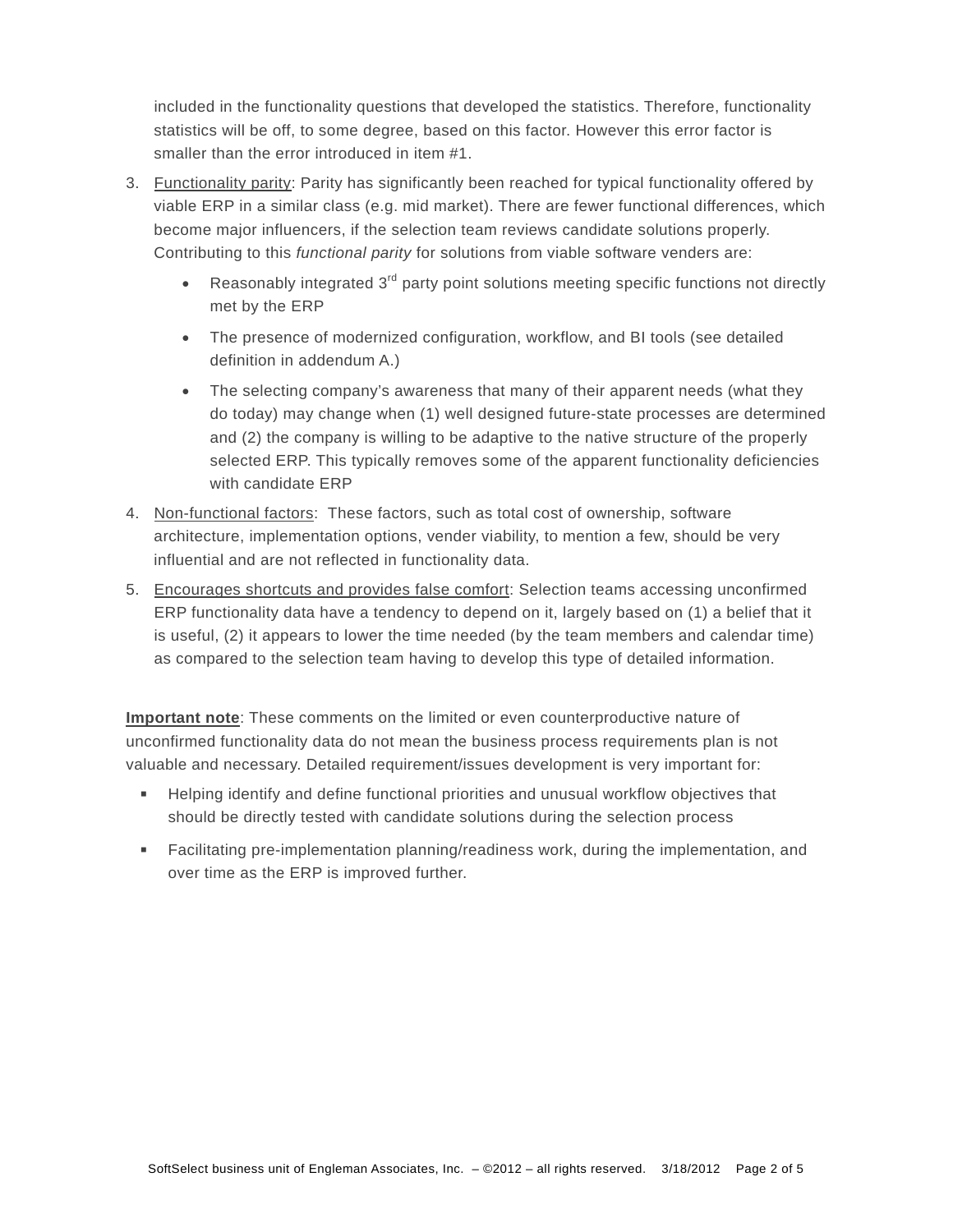## Addendum A: **Attributes of Modernized ERP**

The following seven attributes define the most of what should be present in an ERP that would be adaptive to supporting modern, flexible and collaborative business processes.

The following seven attribute statements are phrased in a question statement.

- 1. Configurability of the business application Configurations are ones made by authorized persons who design the business processes and users interfaces. This configurability objective should not to be confused with:
	- Customizing a business software application in which (1) custom code is generated, (2) specialists are usually needed, (3) extensive testing is needed, (4) unknown ramifications to other existing functions may occur, and (5) increasing obstacles to upgrades are established.
	- Personalization tools used by day-to-day ERP users (these enable user-specific application tuning and has no effect on enterprise business logic).

Attributes:

- User defined data fields and the level of field-level behavior that can be configured.
- User defined data tables and the ability to set relations between data tables/fields.
- User or group level security and rules for access to functions and forms (down to the data field level).
- Creating/modifying user interfaces and to make a specific interface available to a specific group of users.
- Audit-tracking capabilities for selected transactions.
- Utilities/tools for a 'trained and authorized user' to make the configurations described above—and how company-specific configurations are held in a 'configuration layer' that does not confound overall business application upgrades and patches that are periodically released.
- 2. Business process workflow (or *event*) development tools

Discuss your application's capability to model workflows/events and enforce workflow rules/exceptions *(for example, before a quote can be converted to an order, certain customer information is forced to be collected, a firm delivery date determined, and a communication made and acknowledgement received from the customer).* Specifically, discuss how:

- A workflow/event is manually or automatically initiated.
- Those involved in the workflow/event are signaled to take workflow actions (through a system interface in your application as well as an option to process selected workflow/event instructions through emails).
- Steps within a workflow can be time sensitive and/or dependent on other steps. More specifically:
	- o An overall workflow should be complete by a certain date.
	- o Steps in a workflow should be completed by specific dates.
	- o Workflow steps can be parallel. For example steps #1, #2, and #3 are serial. But steps #4 and #5 can be completed in any order (parallel). Then serial steps #6, #7 and #8 can be started when steps #1 through #5 are complete.
	- o If a step becomes delayed, it can be escalated to others for review and action.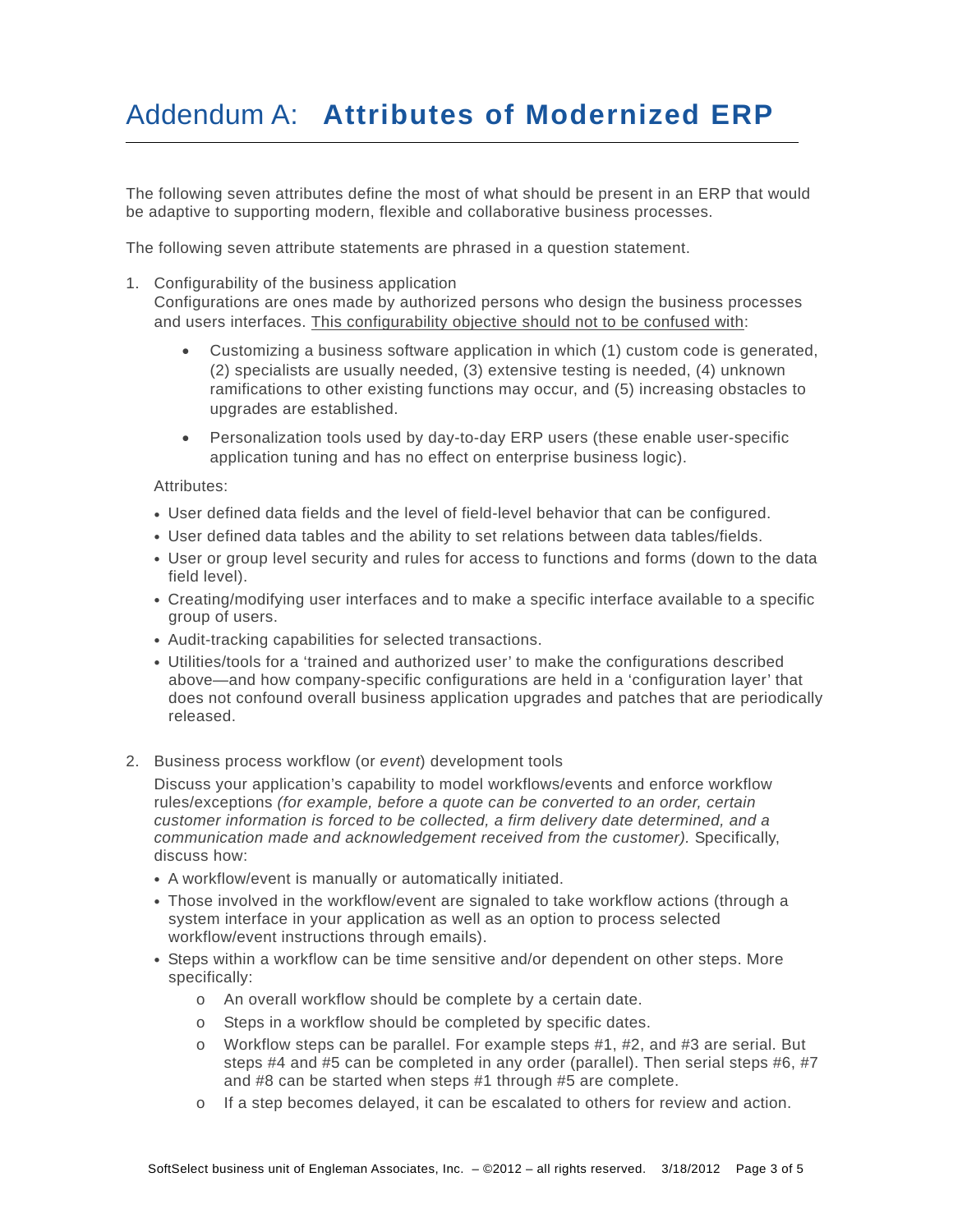- A role can be used to assign a workflow step (for example a workflow step is assigned to the role of 'purchasing supervisor' and two persons have been associated to this role - therefore both of these persons could see this workflow step every time this workflow was conducted).
	- o Can one person be the default assignee within a role and first see the workflow step, but another person would see the step if the primary person was not logged into the ERP system?
- One person's workflow actions can be assigned to another person for some period of time (for example, when the first person is on vacation).
- Configured data fields can be used in workflows (for example a new supplier data field is added [using configuration tools in the prior HLD] and data in this new data field is to be used to influence triggering a workflow).
- Workflow development tools exist to facilitate authorized users to configure and manage workflows and events.
- 3. Business intelligence (BI) metrics

Specifically discuss the:

- BI configuration mechanisms (queries, exceptions reports, dashboards, etc.) and what level of BI objective would drive the need for third-party BI / reporting tools (if any).
- Default library of standard metrics / reports that can be leveraged and how they can be used as templates for other metrics / reports.
- User interface to see BI/metrics and exceptions (dashboard type functions, table views, drill downs, etc.). On the table view, discuss ability to sort and filter by data columns, change data in the table view by users with proper permissions.
- The level of skill needed to develop BI metrics/reports (for full spectrum of use) and when external support is typically used.
- 4. Data file association mechanism

Ability to associate data files (such as electronic documents, drawings, graphics, audio files, web links, etc.) to ERP data records (such as a data record for a part, a BOM, a routing, a sales order, a quote, etc.). An example would be a prospect's RFP (that exists electronically or is scanned) that is associated to an ERP quote record. Discuss how the:

- Association is made and protected from being disassociated or changed.
- Associated electronic file is stored (in data, a reference to a directory, or both).
- Presence of associated item(s), to a particular ERP transaction, is visible to system users.
- 5. Document (electronic file) management:

Structure, tools, and workflows to manage electronic data files (such as documents, drawings, graphics, audio files, web links, etc.). Specifically discuss:

- Review cycles, orderly checking in and out of the items by only authorized persons.
- Support for monitoring/managing candidate changes ("redlining") during the development of a new revision (while checked out).
- Is your document management function included in your ERP or is it independent software your company offers, or a product from a third party vendor?
- 6. Remote access capabilities

Discuss capabilities to securely allow and manage remote access for: 1) normal ERP usage by company employees, 2) customers, 3) suppliers, 4) sales representatives, 5) any other business partner for which some conditional direct access is advantageous. In these various potential